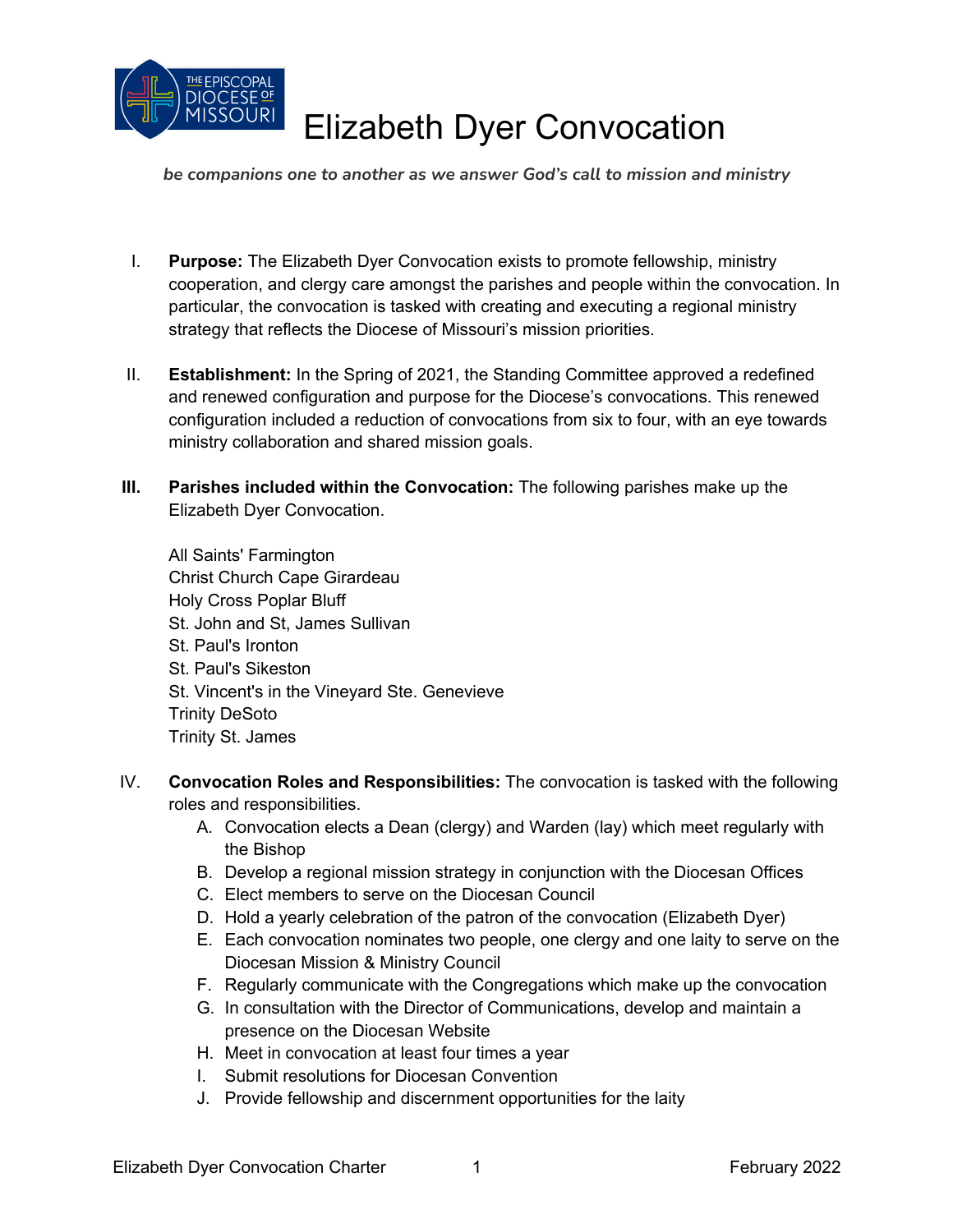

#### *be companions one to another as we answer God's call to mission and ministry*

- K. Provide care, support, professional development, and fellowship opportunities for the clergy within the convocation
- V. **Convocation Leadership:** The convocation leadership consists of a Dean (clergy) and Warden (lay person) and the Leadership team (Dean, Warden, other members as deemed necessary). The Dean and Warden co-chair the Leadership Team and meet regularly with the Diocesan Bishop and the Deans and Wardens of all the convocations in the Diocese. The task of the leadership team is: (1) ensure the convocation meets the roles and expectations listed above; and (2) organize the activities, ministries, and meetings of the convocation. The Dean and Warden are also charged with providing care and support for the clergy within the convocation.
	- A. Per Diocesan Canons: No person may serve simultaneously in more than one of the following positions: voting member of the Diocesan Council, voting member of the Standing Committee, or President or Chair of a Convocation.

#### **VI. Election of and qualifications for Dean, Warden, and Leadership Team:**

- A. **Dean and Warden:** Any cleric in good standing and canonically resident within the Diocese of Missouri currently serving within the Dyer Convocation may run for Dean. Any baptized and confirmed lay person in good standing worshiping within the convocation may run for Warden. Deans and Wardens are elected by a simple majority vote at the Convocation's Annual Meeting for two-year (staggered) terms. Elections to fill vacancies may happen during a special electing convocation called by the leadership team. At least two weeks' notice of the special electing convocation date and time must be given to convocation delegates. All convention delegates duly elected at the most recent parish annual meeting are invited to the Convocation Annual Meeting and serve as the electors for Dean and Warden.
	- 1. Elections in 2022, one time only for the following
		- a) 1 Lay Person elected in 2022 for a one-year term
		- b) 1 Clergy elected in 2022 for a two-year term
	- **2.** Elections for Clergy and Lay will be on alternate years, two-year rotation
		- a) 1 Lay Person elected in 2023 for a two-year term
			- b) 1 Clergy elected in 2024 for a two-year term
	- 3. Deans and Wardens may only serve one term but may run for re-election after a one-year hiatus.
- **B. Diocesan Council Members:** Diocesan Council members elected from Convocations will serve a three (3) year term.
	- **1.** Each Convocation elects one (1) clergy person and two (2) laypersons to serve on Diocesan Council
	- 2. Elections in 2022, one time only for the following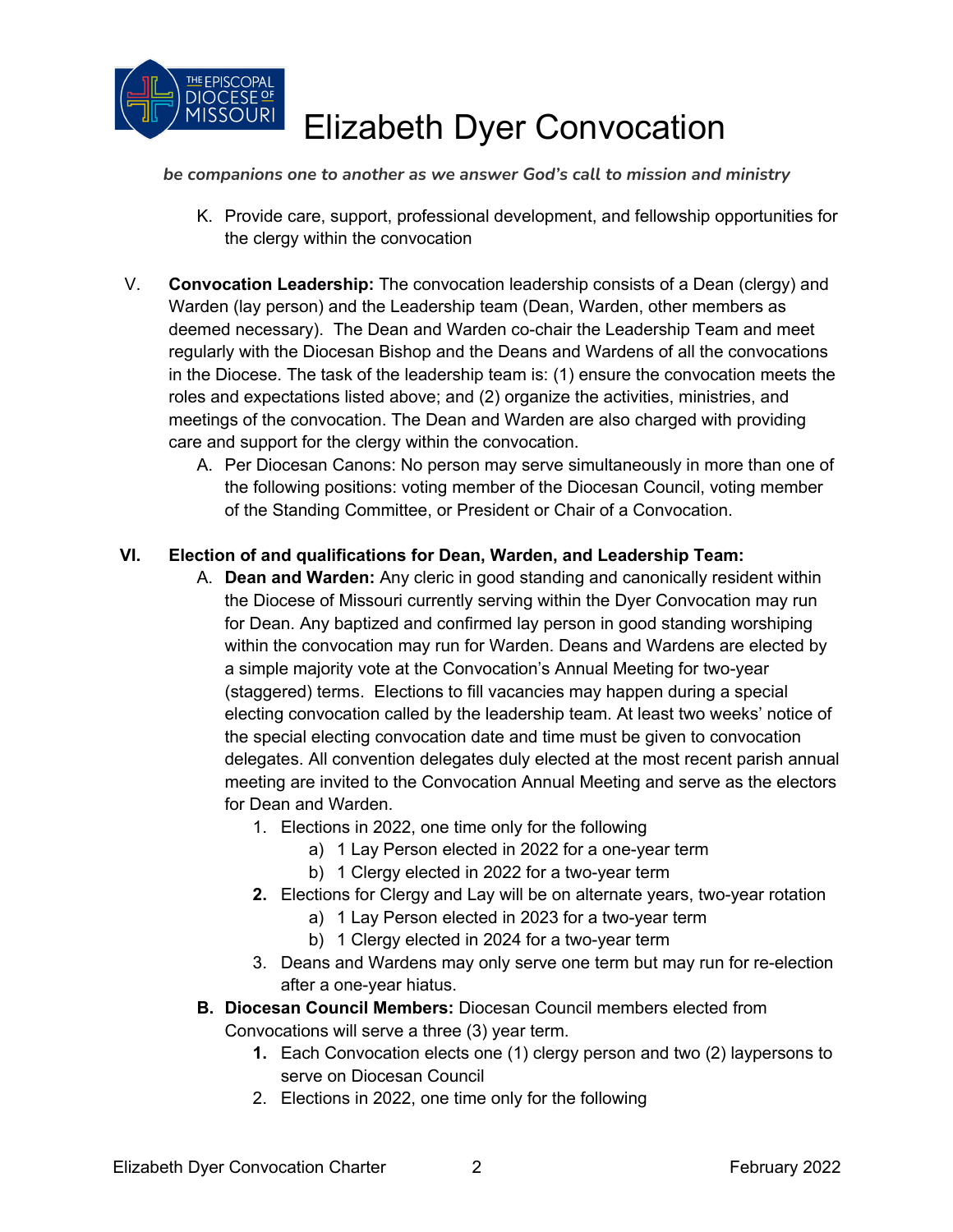

*be companions one to another as we answer God's call to mission and ministry*

- a) 1 Lay Person elected in 2022 for a one-year term
- b) 1 Lay Person elected in 2022 for a two-year term
- c) 1 Clergy elected in 2022 for a three-year term
- **3.** Elections for Clergy and Lay will be on alternate years, three-year rotation
	- a) 1 Lay Person elected in 2023 for a three-year term
	- b) 1 Lay Person elected in 2024 for a three-year term
	- c) 1 Clergy elected in 2025 for a three-year term
- **4.** Members may serve two consecutive terms and may be re-elected after a one (1) year hiatus

#### **C. Diocesan Mission & Ministry Council**

Mission & Ministry Council is comprised of members of the Convocations, Diocesan Council (2), Standing Committee (1), the Canon for Evangelism & Discipleship Development, the Canon to the Ordinary and the Bishop. Mission & Ministry Council reviews the Strategic Vision of the Diocese with recommendations on implementation along with reporting on successes & challenges

- 1. One clergy and one lay person from within the convocation elected by a simple majority vote by convocation delegates, Term to be two years
- 2. Elections in 2022, one time only for the following
	- a) 1 Lay Person elected in 2022 for a two-year term
	- b) 1 Clergy elected in 2022 for a one-year term
- **3.** Elections for Clergy and Lay will be on alternate years, two-year rotation
	- a) 1 Clergy elected in 2023 for a two-year term
	- b) 1 Lay Person elected in 2024 for a two-year term
- **VII. Officers within the Leadership Team:** The Convocation leadership will appoint the following leadership team members as needed. These members will serve for the appointed term, no less than one year. Besides the positions below, the leadership team may create additional positions as needed.
	- A. Treasurer: Tasked with tracking all convocation expenditures and income (if applicable)
	- B. Clerk: Tasked with taking and archiving minutes at official meetings of convocation.
	- C. Communications / Webmaster: Tasked with timely and relevant communications to the parishes within the convocation and working with the Diocesan Communications officer to provide a convocation web presence on the diocesan website.
- VIII. **Annual Convocation Meeting:** The convocation will gather each year for an annual meeting no sooner than February the 1st and no later than February the 15th. Diocesan